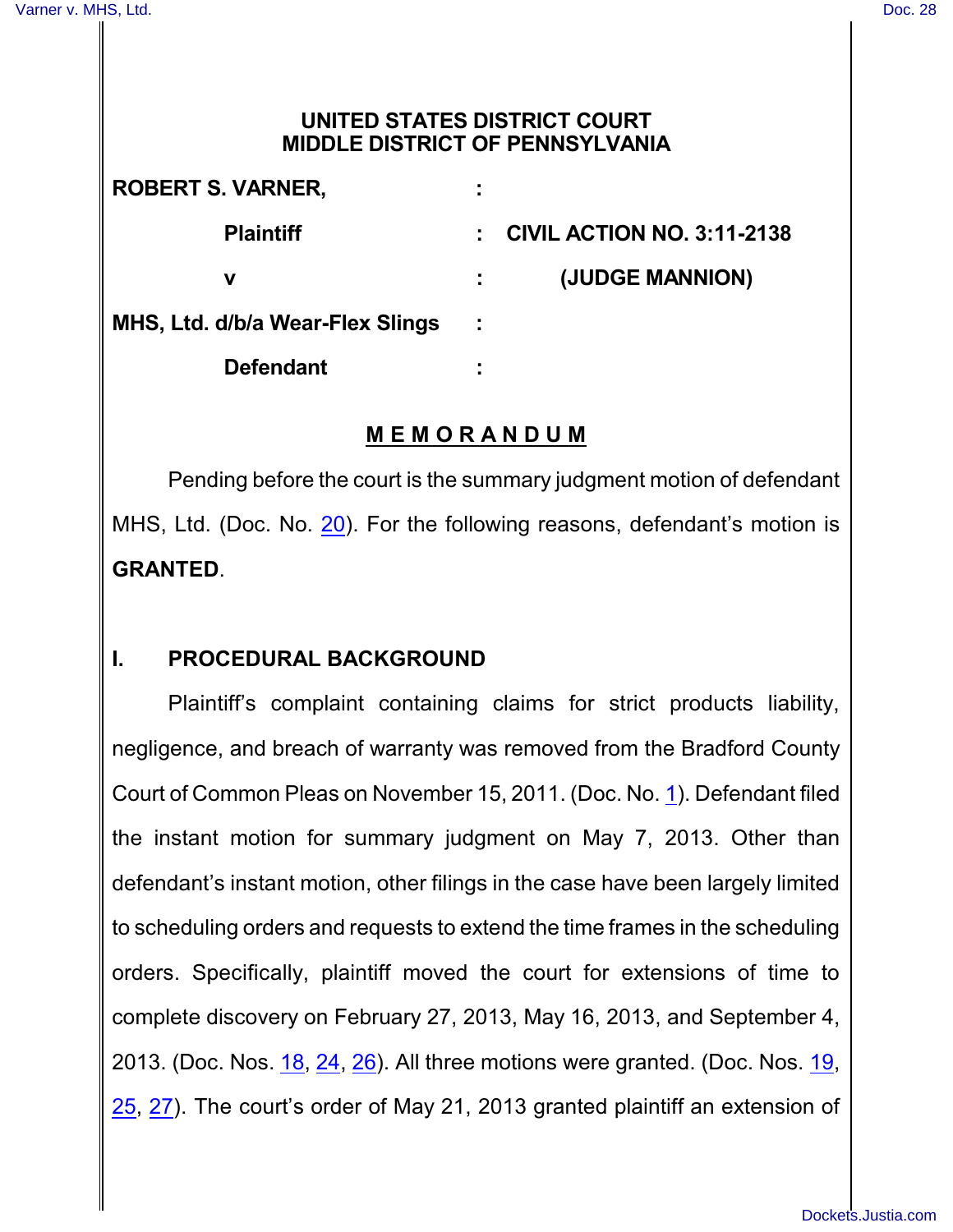time to file expert reports, and gave him until thirty days after submitting his expert reports to respond to defendant's summary judgment motion. (Doc. No. [25](http://ecf.pamd.uscourts.gov/doc1/15504208620)). The court's order of September 5, 2013 further extended the deadlines for completion of expert discovery, and directed plaintiff to respond to defendant's summary judgment motion by December 15, 2013. (Doc. No. [27](http://ecf.pamd.uscourts.gov/doc1/15504340939)). Despite these extensions of time, plaintiff has not filed a response to the instant motion.

### **II. STANDARD OF REVIEW**

Summary judgment is appropriate if the "pleadings, depositions, answers to interrogatories, and admissions on file, together with the affidavits, if any, show that there is no genuine issue as to any material fact and that the moving party is entitled to judgment as a matter of law." Fed. [R. Civ. P.](http://westlaw.com/find/default.wl?ft=L&docname=USFRCPR56&rs=btil2.0&rp=%2ffind%2fdefault.wl&fn=_top&findtype=L&vr=2.0&db=1000600&wbtoolsId=USFRCPR56&HistoryType=F) 56(c); see also Celotex Corp. v. Catrett, 477 U.S. 317, [322-23 \(1986\)](http://westlaw.com/find/default.wl?ft=Y&referencepositiontype=S&rs=btil2.0&rp=%2ffind%2fdefault.wl&serialnum=1986132677&fn=_top&referenceposition=322&findtype=Y&vr=2.0&db=0000780&wbtoolsId=1986132677&HistoryType=F); [Turner](http://westlaw.com/find/default.wl?ft=Y&referencepositiontype=S&rs=btil2.0&rp=%2ffind%2fdefault.wl&serialnum=1990067742&fn=_top&referenceposition=340&findtype=Y&vr=2.0&db=0000350&wbtoolsId=1990067742&HistoryType=F) v. [Schering-Plough](http://westlaw.com/find/default.wl?ft=Y&referencepositiontype=S&rs=btil2.0&rp=%2ffind%2fdefault.wl&serialnum=1990067742&fn=_top&referenceposition=340&findtype=Y&vr=2.0&db=0000350&wbtoolsId=1990067742&HistoryType=F) Corp., 901 F.2d 335, 340 (3d Cir. 1990). A factual dispute is genuine if a reasonable jury could find for the non-moving party, and is material if it will affect the outcome of the trial under governing substantive law. [Anderson v. Liberty Lobby, Inc., 477 U.S.](http://westlaw.com/find/default.wl?ft=Y&referencepositiontype=S&rs=btil2.0&rp=%2ffind%2fdefault.wl&serialnum=1986132674&fn=_top&referenceposition=248&findtype=Y&vr=2.0&db=0000780&wbtoolsId=1986132674&HistoryType=F) 242, 248 (1986); [Aetna](http://westlaw.com/find/default.wl?ft=Y&referencepositiontype=S&rs=btil2.0&rp=%2ffind%2fdefault.wl&serialnum=1995225725&fn=_top&referenceposition=838&findtype=Y&vr=2.0&db=0000345&wbtoolsId=1995225725&HistoryType=F) Casualty & Sur. [Co. v. Ericksen, 903 F. Supp. 836, 838 \(M.D. Pa. 1995\)](http://westlaw.com/find/default.wl?ft=Y&referencepositiontype=S&rs=btil2.0&rp=%2ffind%2fdefault.wl&serialnum=1995225725&fn=_top&referenceposition=838&findtype=Y&vr=2.0&db=0000345&wbtoolsId=1995225725&HistoryType=F). At the summary judgment stage, "the judge's function is not himself to weigh the evidence and determine the truth of the matter but to determine whether there is a genuine issue for trial." [Anderson,](http://westlaw.com/find/default.wl?ft=Y&referencepositiontype=S&rs=btil2.0&rp=%2ffind%2fdefault.wl&serialnum=1986132674&fn=_top&referenceposition=248&findtype=Y&vr=2.0&db=0000780&wbtoolsId=1986132674&HistoryType=F) 477 U.S. at 249 ; see also [Marino](http://westlaw.com/find/default.wl?ft=Y&referencepositiontype=S&rs=btil2.0&rp=%2ffind%2fdefault.wl&serialnum=2004144570&fn=_top&referenceposition=247&findtype=Y&vr=2.0&db=0000506&wbtoolsId=2004144570&HistoryType=F) v.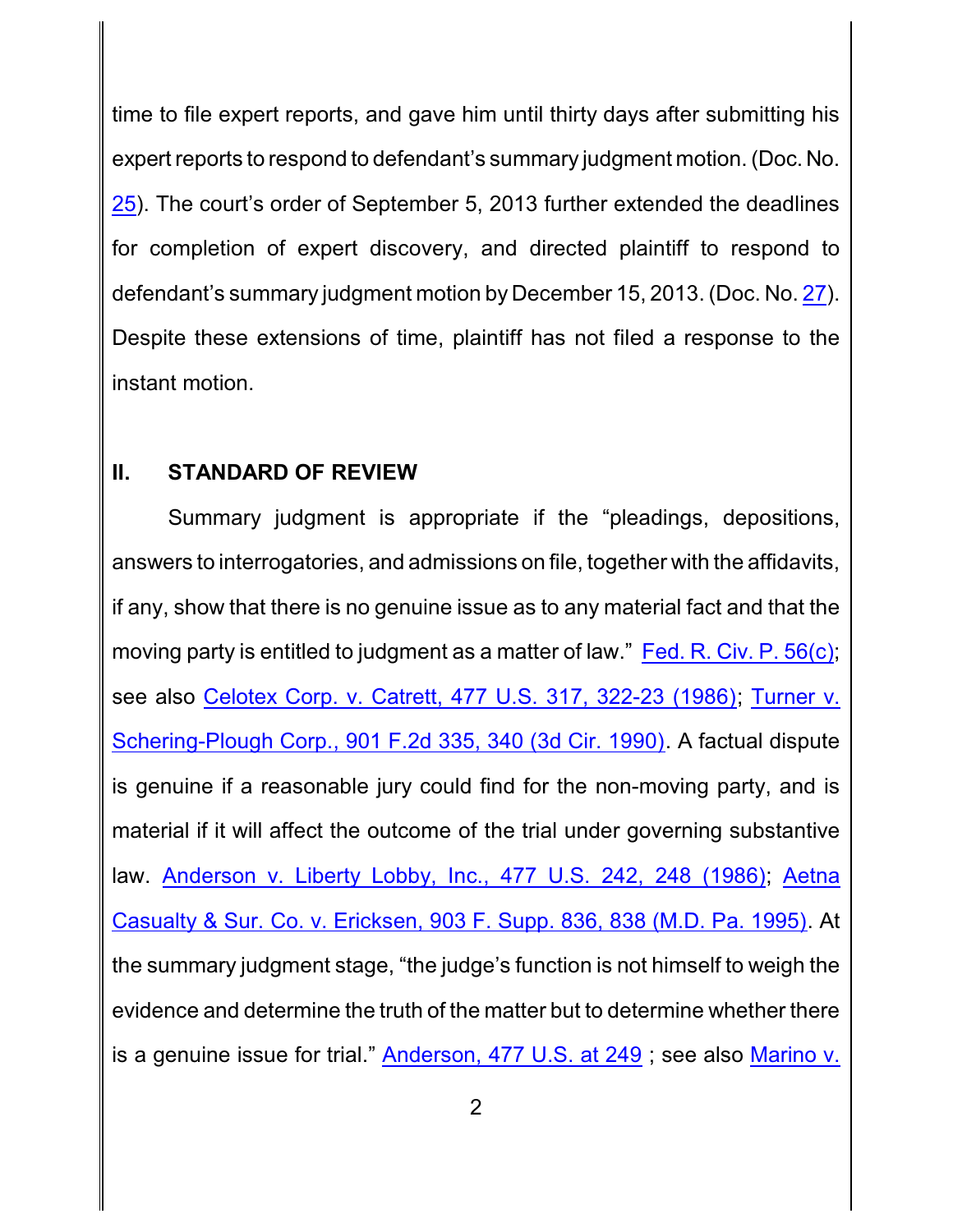Indus. Crating Co., 358 F.3d 241, 247 (3d Cir. 2004) (a court may not weigh the evidence or make credibility determinations). Rather, the court must consider all evidence and inferences drawn therefrom in the light most favorable to the non-moving party. [Andreoli v. Gates, 482 F.3d](http://westlaw.com/find/default.wl?ft=Y&referencepositiontype=S&rs=btil2.0&rp=%2ffind%2fdefault.wl&serialnum=2011888780&fn=_top&referenceposition=647&findtype=Y&vr=2.0&db=0000506&wbtoolsId=2011888780&HistoryType=F) 641, 647 (3d [Cir. 2007\)](http://westlaw.com/find/default.wl?ft=Y&referencepositiontype=S&rs=btil2.0&rp=%2ffind%2fdefault.wl&serialnum=2011888780&fn=_top&referenceposition=647&findtype=Y&vr=2.0&db=0000506&wbtoolsId=2011888780&HistoryType=F).

To prevail on summary judgment, the moving party must affirmatively identify those portions of the record which demonstrate the absence of a genuine issue of material fact. [Celotex, 477 U.S.](http://westlaw.com/find/default.wl?ft=Y&referencepositiontype=S&rs=btil2.0&rp=%2ffind%2fdefault.wl&serialnum=1986132677&fn=_top&referenceposition=322&findtype=Y&vr=2.0&db=0000780&wbtoolsId=1986132677&HistoryType=F) at 323-24. The moving party can discharge the burden by showing that "on all the essential elements of its case on which it bears the burden of proof at trial, no reasonable jury could find for the non-moving party." [In re Bressman,](http://westlaw.com/find/default.wl?ft=Y&referencepositiontype=S&rs=btil2.0&rp=%2ffind%2fdefault.wl&serialnum=2003314002&fn=_top&referenceposition=238&findtype=Y&vr=2.0&db=0000506&wbtoolsId=2003314002&HistoryType=F) 327 F.3d 229, 238 (3d Cir. [2003\)](http://westlaw.com/find/default.wl?ft=Y&referencepositiontype=S&rs=btil2.0&rp=%2ffind%2fdefault.wl&serialnum=2003314002&fn=_top&referenceposition=238&findtype=Y&vr=2.0&db=0000506&wbtoolsId=2003314002&HistoryType=F); see also [Celotex, 477 U.S.](http://westlaw.com/find/default.wl?ft=Y&referencepositiontype=S&rs=btil2.0&rp=%2ffind%2fdefault.wl&serialnum=1986132677&fn=_top&referenceposition=322&findtype=Y&vr=2.0&db=0000780&wbtoolsId=1986132677&HistoryType=F) at 325. If the moving party meets this initial burden, the non-moving party "must do more than simply show that there is some metaphysical doubt as to material facts," but must show sufficient evidence to support a jury verdict in its favor. [Boyle v. County of Allegheny,](http://westlaw.com/find/default.wl?ft=Y&referencepositiontype=S&rs=btil2.0&rp=%2ffind%2fdefault.wl&serialnum=1998075483&fn=_top&referenceposition=393&findtype=Y&vr=2.0&db=0000506&wbtoolsId=1998075483&HistoryType=F) 139 F.3d 386, [393 \(3d Cir.](http://westlaw.com/find/default.wl?ft=Y&referencepositiontype=S&rs=btil2.0&rp=%2ffind%2fdefault.wl&serialnum=1998075483&fn=_top&referenceposition=393&findtype=Y&vr=2.0&db=0000506&wbtoolsId=1998075483&HistoryType=F) 1998) (quoting [Matsushita Elec. Indus. Co. v.](http://westlaw.com/find/default.wl?ft=Y&referencepositiontype=S&rs=btil2.0&rp=%2ffind%2fdefault.wl&serialnum=1986115992&fn=_top&referenceposition=586&findtype=Y&vr=2.0&db=0000780&wbtoolsId=1986115992&HistoryType=F) [Zenith Radio, 475 U.S. 574,](http://westlaw.com/find/default.wl?ft=Y&referencepositiontype=S&rs=btil2.0&rp=%2ffind%2fdefault.wl&serialnum=1986115992&fn=_top&referenceposition=586&findtype=Y&vr=2.0&db=0000780&wbtoolsId=1986115992&HistoryType=F) 586 (1986)). However, if the non-moving party "fails to make a showing sufficient to establish the existence of an element essential to [the non-movant's] case, and on which [the non-movant] will bear the burden of proof at trial," Rule 56 mandates the entry of summary judgment because such a failure "necessarily renders all other facts immaterial." [Celotex Corp., 477 U.S. at 322-23](http://westlaw.com/find/default.wl?ft=Y&referencepositiontype=S&rs=btil2.0&rp=%2ffind%2fdefault.wl&serialnum=1986132677&fn=_top&referenceposition=322&findtype=Y&vr=2.0&db=0000780&wbtoolsId=1986132677&HistoryType=F); [Jakimas v. Hoffman La Roche, Inc., 485](http://westlaw.com/find/default.wl?ft=Y&referencepositiontype=S&rs=btil2.0&rp=%2ffind%2fdefault.wl&serialnum=2012238040&fn=_top&referenceposition=777&findtype=Y&vr=2.0&db=0000506&wbtoolsId=2012238040&HistoryType=F)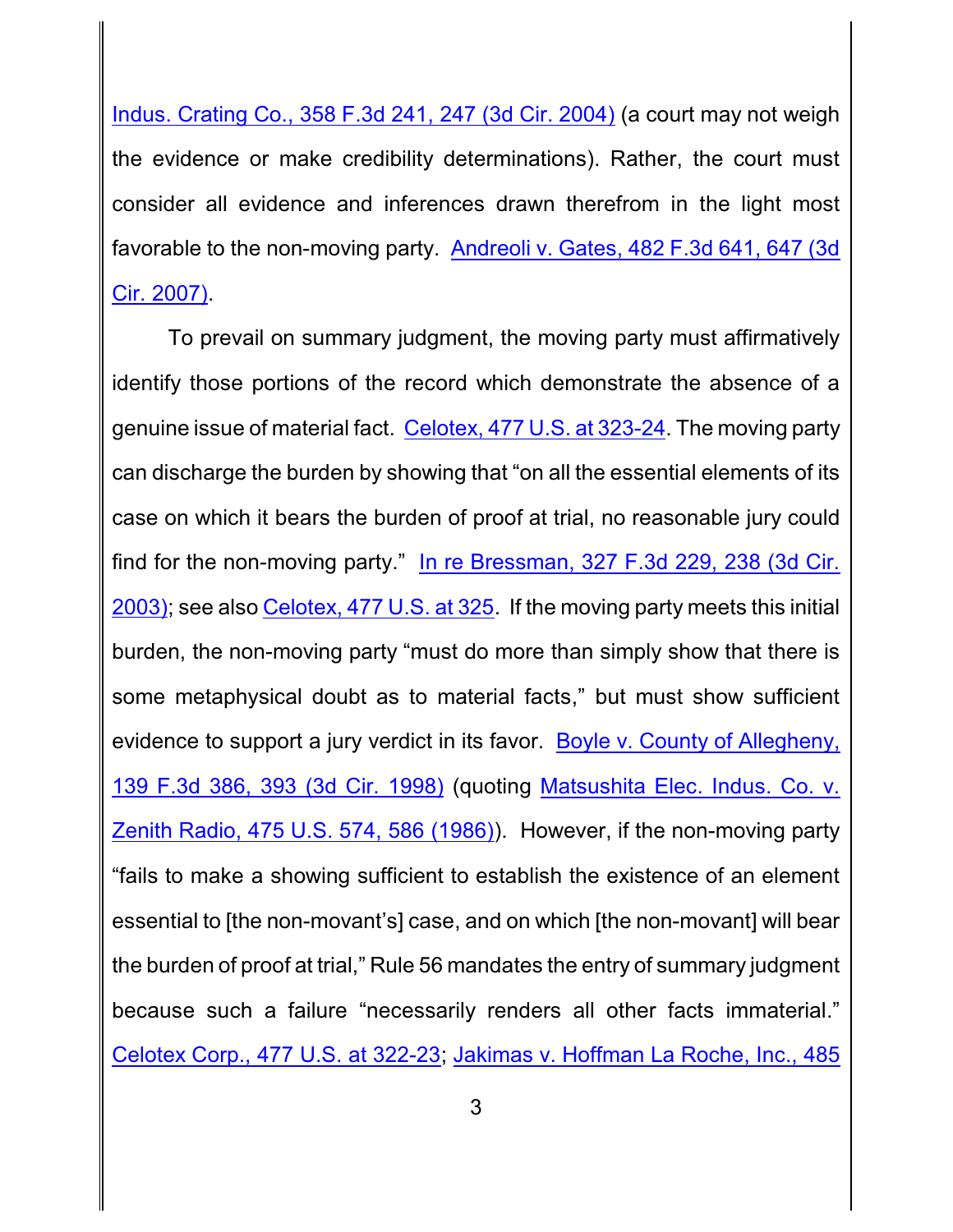# F.3d 770, 777 (3d Cir. 2007).

#### **III. DISCUSSION**

Plaintiff's complaint alleges that he was injured at work while using an industrial sling manufactured by defendant, and brings claims for strict products liability, negligence, and failure to warn. Plaintiff has not produced evidence to support his claims, nor has he responded to defendant's summary judgment motion in any manner. Thus, pursuant to Local Rule 7.6, the court deems defendant's motion unopposed.

The court has nevertheless conducted an independent review of defendant's motion and supporting documents. The arguments in defendant's brief in support of its motion, (Doc. No. [22](http://ecf.pamd.uscourts.gov/doc1/15504189196)), are well-supported by Third Circuit and Pennsylvania case law. Defendant has additionally submitted various exhibits including the warnings that were attached to the sling in question, an expert report analyzing the failure of the sling, and depositions taken in the case. These documents reveal that there are no material questions of fact remaining in the case. Further, plaintiff has failed to submit any evidence to support its claims, and there is not sufficient evidence on which a reasonable jury could find defendant liable for plaintiff's injury. Accordingly, defendant's motion for summary judgment is **GRANTED.**